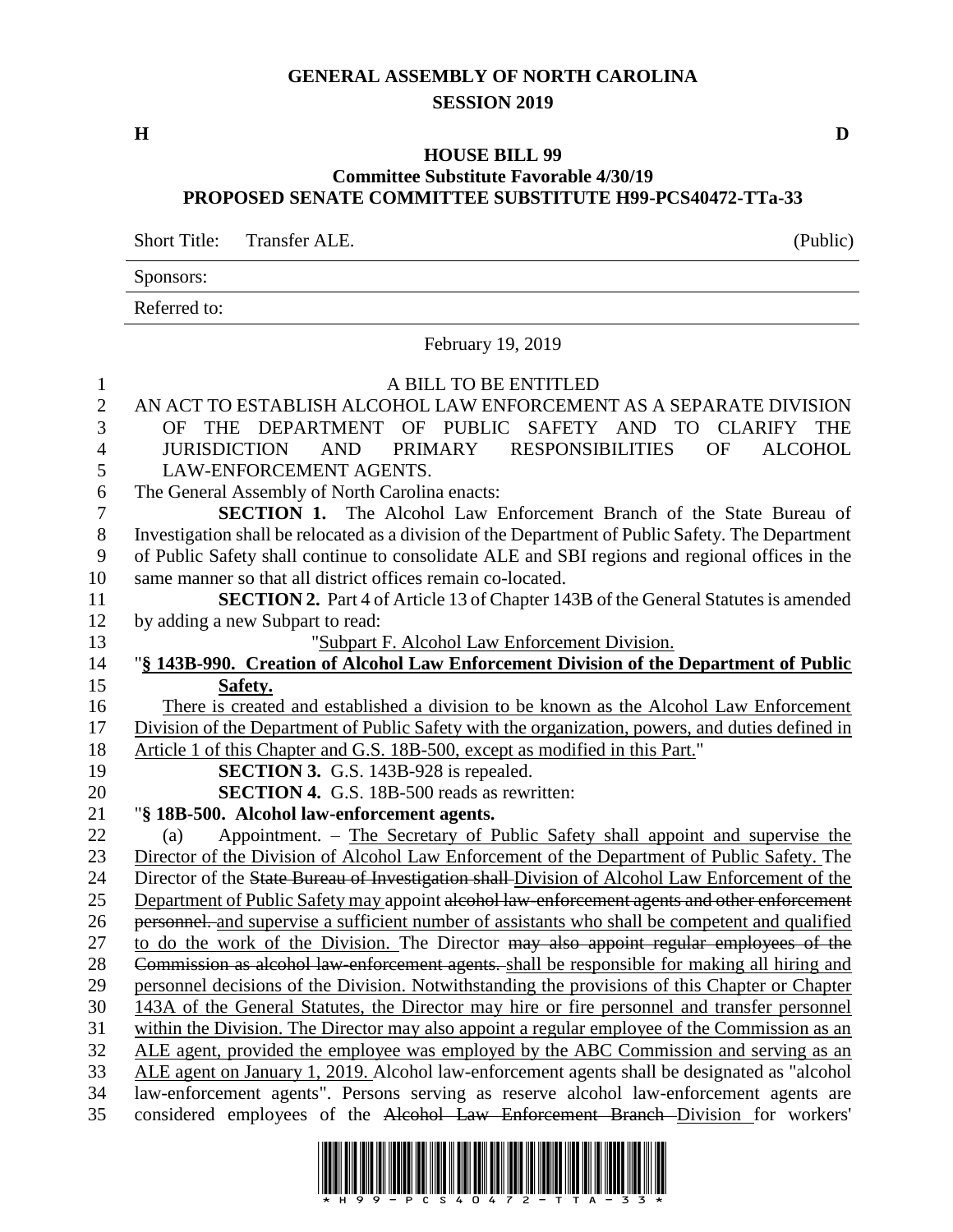|                |                                                                                | <b>General Assembly Of North Carolina</b><br><b>Session 2019</b>                                   |  |  |
|----------------|--------------------------------------------------------------------------------|----------------------------------------------------------------------------------------------------|--|--|
| 1              |                                                                                | compensation purposes while performing duties assigned or approved by the Head-Director of         |  |  |
| $\mathbf{2}$   | the Alcohol Law Enforcement Branch Division or the Head's Director's designee. |                                                                                                    |  |  |
| 3              | (b)                                                                            | Subject Matter Jurisdiction. – After taking the oath prescribed for a peace officer, an            |  |  |
| $\overline{4}$ |                                                                                | alcohol law-enforcement agent shall have authority to arrest and take other investigatory and      |  |  |
| 5              |                                                                                | enforcement actions for any criminal offense. The primary responsibility of an agent shall be      |  |  |
| 6              |                                                                                | enforcement of the ABC and lottery laws and G.S. 14-313 regarding youth access to tobacco          |  |  |
| $\tau$         | products.offense:                                                              |                                                                                                    |  |  |
| 8              | (1)                                                                            | Occurring, encountered, or otherwise discovered on the premises of, or                             |  |  |
| 9              |                                                                                | elsewhere when such conduct relates to a location under application for, or                        |  |  |
| 10             |                                                                                | holding a permit issued by, the North Carolina Alcoholic Beverage Control                          |  |  |
| 11             |                                                                                | Commission or the North Carolina Education Lottery Commission.                                     |  |  |
| 12             | (2)                                                                            | Encountered or otherwise discovered while investigating or enforcing matters                       |  |  |
| 13             |                                                                                | for the North Carolina Alcoholic Beverage Control Commission or the North                          |  |  |
| 14             |                                                                                | Carolina Education Lottery Commission or encountered or otherwise                                  |  |  |
| 15             |                                                                                | discovered while investigating or enforcing the provisions of this Chapter,                        |  |  |
| 16             |                                                                                | Chapter 18C of the General Statutes, G.S. 14-313, or Parts 1 and 2 of Article                      |  |  |
| 17             |                                                                                | 37 of Chapter 14 of the General Statutes.                                                          |  |  |
| 18             | (3)                                                                            | Encountered or otherwise discovered while carrying out any duty or function                        |  |  |
| 19             |                                                                                | assigned to the Division by law.                                                                   |  |  |
| 20             | $\left(4\right)$                                                               | Occurring in an agent's presence.                                                                  |  |  |
| 21             | (5)                                                                            | When assisting another law enforcement agency.                                                     |  |  |
| 22             | (b1)                                                                           | Authority. – Alcohol law-enforcement agents have full power and authority as peace                 |  |  |
| 23             |                                                                                | officers to execute criminal process, and respond to and take enforcement action for any crime     |  |  |
| 24             |                                                                                | of violence or breach of the peace, and any additional duties as may from time to time be directed |  |  |
| 25             |                                                                                | by the Governor or the Secretary of the Department of Public Safety when needed for security       |  |  |
| 26             |                                                                                | purposes at a public event, or to protect persons or property because of a disaster or state of    |  |  |
| 27             | emergency.                                                                     |                                                                                                    |  |  |
| 28             | (b2)                                                                           | <u>Primary Responsibilities. – The primary responsibility responsibilities</u> of an alcohol       |  |  |
| 29             |                                                                                | law-enforcement agent shall be are the enforcement of the ABC and lottery laws and G.S. 14-313     |  |  |
| 30             |                                                                                | regarding youth access to tobacco products.this Chapter, Chapter 18C of the General Statutes,      |  |  |
| 31             |                                                                                | G.S. 14-313, and Parts 1 and 2 of Article 37 of Chapter 14 of the General Statutes.                |  |  |
| 32             |                                                                                |                                                                                                    |  |  |
| 33             | (g)                                                                            | Shifting of Personnel From One District to Another. – The Head-Director of the                     |  |  |
| 34             |                                                                                | Alcohol Law Enforcement Branch, under rules adopted by the Department of Public Safety             |  |  |
| 35             |                                                                                | Division may, from time to time, shift the forces from one district to another or consolidate more |  |  |
| 36             |                                                                                | than one district force at any point for special purposes. Whenever an agent of the Alcohol Law    |  |  |
| 37             |                                                                                | Enforcement Section-Division is transferred from one district to another for the convenience of    |  |  |
| 38             |                                                                                | the State or for reasons other than the request of the agent, the Department shall be responsible  |  |  |
| 39             |                                                                                | for transporting the household goods, furniture, and personal apparel of the agent and members     |  |  |
| 40             | of the agent's household."                                                     |                                                                                                    |  |  |
| 41             |                                                                                | <b>SECTION 5.</b> G.S. 18B-101 reads as rewritten:                                                 |  |  |
| 42             | "§ 18B-101. Definitions.                                                       |                                                                                                    |  |  |
| 43             |                                                                                | As used in this Chapter, unless the context requires otherwise:                                    |  |  |
| 44             | .                                                                              |                                                                                                    |  |  |
| 45             | (3)                                                                            | "ABC system" means a local board and board, all ABC stores operated by it,                         |  |  |
| 46             |                                                                                | its law-enforcement branch, and all its employees.a local board, and the                           |  |  |
| 47             |                                                                                | designated ABC law enforcement officers<br>employed<br>pursuant<br>to                              |  |  |
| 48             |                                                                                | G.S. 18B-501.                                                                                      |  |  |
| 49             | .                                                                              |                                                                                                    |  |  |
| 50             | (5)                                                                            | "ALE Branch"-Division" means the Alcohol Law Enforcement Branch                                    |  |  |
| 51             |                                                                                | Division of the Department of Public Safety.                                                       |  |  |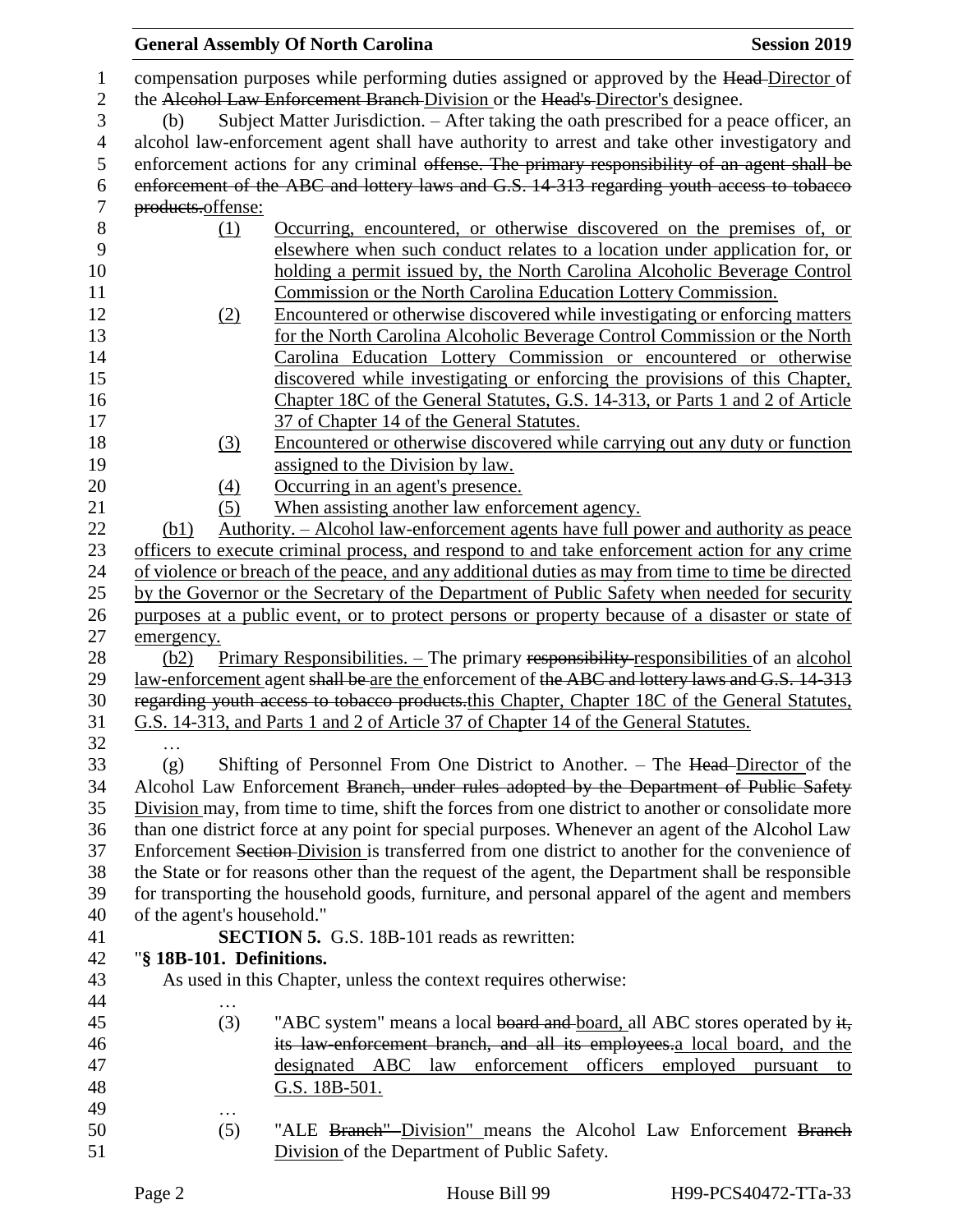|                          |    | <b>General Assembly Of North Carolina</b>                                                                                                                                      | <b>Session 2019</b> |
|--------------------------|----|--------------------------------------------------------------------------------------------------------------------------------------------------------------------------------|---------------------|
|                          |    |                                                                                                                                                                                |                     |
|                          |    | <b>SECTION 6.</b> G.S. 143-651 reads as rewritten:                                                                                                                             |                     |
| "§ 143-651. Definitions. |    |                                                                                                                                                                                |                     |
|                          |    | The following definitions apply in this Article:                                                                                                                               |                     |
|                          |    |                                                                                                                                                                                |                     |
| (4a)                     |    | Branch. The Alcohol Law Enforcement Branch of the State Bureau of                                                                                                              |                     |
|                          |    | Investigation.                                                                                                                                                                 |                     |
|                          |    |                                                                                                                                                                                |                     |
| (7a)                     |    | Division or ALE Division. – The Alcohol Law Enforcement Division of the                                                                                                        |                     |
|                          |    | Department of Public Safety.                                                                                                                                                   |                     |
|                          |    |                                                                                                                                                                                |                     |
| (23b)                    |    | Sanctioned amateur match. $-$ Any match regulated by an amateur sports                                                                                                         |                     |
|                          |    | organization that has been recognized and approved by the Branch.ALE                                                                                                           |                     |
|                          | 11 | Division.                                                                                                                                                                      |                     |
|                          |    |                                                                                                                                                                                |                     |
|                          |    | <b>SECTION 7.</b> G.S. 143-652.1 reads as rewritten:                                                                                                                           |                     |
|                          |    | "§ 143-652.1. Regulation of boxing, kickboxing, mixed martial arts, and toughman events.<br>The Alcohol Law Enforcement Branch of the Department of Public Safety-ALE Division |                     |
|                          |    | shall regulate live boxing, kickboxing, and mixed martial arts matches, whether professional,                                                                                  |                     |
|                          |    | amateur, or sanctioned amateur, or toughman events, in which admission is charged for viewing,                                                                                 |                     |
|                          |    | or the contestants compete for a purse or prize of value greater than twenty-five dollars (\$25.00).                                                                           |                     |
|                          |    | The Branch-ALE Division shall have the exclusive authority to approve and issue rules for the                                                                                  |                     |
|                          |    | regulation of the conduct, promotion, and performances of live boxing, kickboxing, and mixed                                                                                   |                     |
|                          |    | martial arts matches and exhibitions, whether professional, amateur, or sanctioned amateur, and                                                                                |                     |
|                          |    | toughman events in this State. The rules shall be issued pursuant to the provisions of Chapter                                                                                 |                     |
|                          |    | 150B of the General Statutes and may include, without limitation, the following subjects:                                                                                      |                     |
|                          |    |                                                                                                                                                                                |                     |
|                          |    | <b>SECTION 8.</b> G.S. 143-652.2 reads as rewritten:                                                                                                                           |                     |
|                          |    | "§ 143-652.2. Boxing Advisory Commission.                                                                                                                                      |                     |
| (a)                      |    | Creation. – The Boxing Advisory Commission is created within the Department of                                                                                                 |                     |
|                          |    | Public Safety to advise the Alcohol Law Enforcement Branch of the Department of Public Safety                                                                                  |                     |
|                          |    | ALE Division concerning matters regulated by this Article. The Commission shall consist of six                                                                                 |                     |
|                          |    | voting members and two nonvoting advisory members. All the members shall be residents of                                                                                       |                     |
|                          |    | North Carolina. The members shall be appointed as follows:                                                                                                                     |                     |
| (1)                      |    | One voting member shall be appointed by the Governor for an initial term of                                                                                                    |                     |
|                          |    | two years.                                                                                                                                                                     |                     |
| (2)                      |    | One voting member shall be appointed by the President Pro Tempore of the                                                                                                       |                     |
|                          |    | Senate for an initial term of three years.                                                                                                                                     |                     |
| (3)                      |    | One voting member shall be appointed by the Speaker of the House of                                                                                                            |                     |
|                          |    | Representatives for an initial term of three years.                                                                                                                            |                     |
| (4)                      |    | One voting member shall be appointed by the Secretary of Public Safety for                                                                                                     |                     |
|                          |    | an initial term of three years.                                                                                                                                                |                     |
| (5)                      |    | One voting member shall be appointed by the Lieutenant Governor for an                                                                                                         |                     |
|                          |    | initial term of two years.                                                                                                                                                     |                     |
| (6)                      |    | One voting member shall be appointed by the Tribal Council of the Eastern                                                                                                      |                     |
|                          |    | Band of the Cherokee for an initial term of three years.                                                                                                                       |                     |
| (7)                      |    | One nonvoting advisory member shall be appointed by the Speaker of the                                                                                                         |                     |
|                          |    | House of Representatives for an initial term of one year, from nominations                                                                                                     |                     |
|                          |    | made by the North Carolina Medical Society, which shall nominate two                                                                                                           |                     |
|                          |    | licensed physicians for the position.                                                                                                                                          |                     |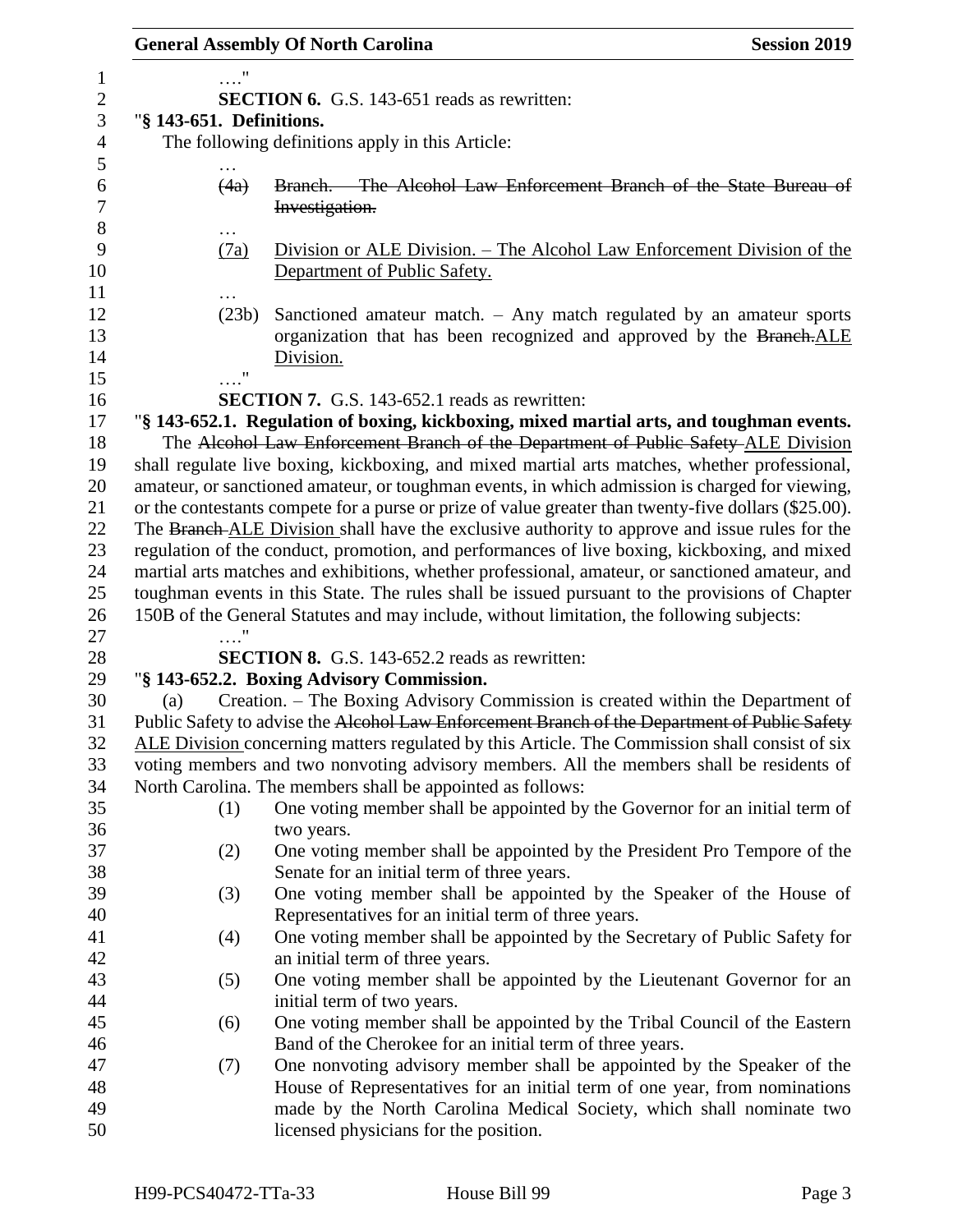|                                  | <b>General Assembly Of North Carolina</b>                                                                                                                                                       | <b>Session 2019</b> |
|----------------------------------|-------------------------------------------------------------------------------------------------------------------------------------------------------------------------------------------------|---------------------|
| 1<br>$\overline{2}$              | One nonvoting advisory member shall be appointed by the President Pro<br>(8)<br>Tempore of the Senate for an initial term of one year, from nominations made                                    |                     |
| 3                                | by the North Carolina Medical Society, which shall nominate two licensed                                                                                                                        |                     |
| $\overline{4}$<br>$\mathfrak{S}$ | physicians for the position.<br>Notwithstanding the schedule above in subdivisions $(1)$ , $(5)$ , $(7)$ , and $(8)$ of this subsection,                                                        |                     |
| 6                                | if any former member of the North Carolina Boxing Commission is appointed to the initial                                                                                                        |                     |
| 7                                | membership, that person shall serve an initial term of three years. The member appointed                                                                                                        |                     |
| 8<br>9                           | pursuant to subdivision (6) of this subsection may serve on the Commission only if an agreement                                                                                                 |                     |
| 10                               | exists and remains in effect between the Tribal Council of the Eastern Band of the Cherokee and<br>the Commission authorizing the Commission to regulate professional boxing matches within the |                     |
| 11                               | Cherokee Indian Reservation as provided by the Professional Boxing Safety Act of 1996.                                                                                                          |                     |
| 12                               | The two nonvoting advisory members appointed pursuant to subdivisions (7) and (8) of this                                                                                                       |                     |
| 13                               | subsection shall advise the Commission and the Branch ALE Division on matters concerning the                                                                                                    |                     |
| 14                               | health and physical condition of boxers and health issues relating to the conduct of exhibitions                                                                                                |                     |
| 15                               | and boxing matches. They may prepare and submit to the Commission for its consideration and                                                                                                     |                     |
| 16                               | to the Branch ALE Division for its approval any rules that in their judgment will safeguard the<br>physical welfare of all participants engaged in boxing.                                      |                     |
| 17<br>18                         | Terms for all members of the Commission except for the initial appointments shall be for                                                                                                        |                     |
| 19                               | three years.                                                                                                                                                                                    |                     |
| 20                               | The Secretary of Public Safety shall designate which member of the Commission is to serve                                                                                                       |                     |
| 21                               | as chair. A member of the Commission may be removed from office by the Secretary of Public                                                                                                      |                     |
| 22                               | Safety for cause. Members of the Commission are subject to the conflicts of interest requirements                                                                                               |                     |
| 23                               | of 15 U.S.C. § 6308 (contained in the Professional Boxing Safety Act of 1996, as amended).                                                                                                      |                     |
| 24                               | Each member, before entering upon the duties of a member, shall take and subscribe an oath to                                                                                                   |                     |
| 25<br>26                         | perform the duties of the office faithfully, impartially, and justly to the best of the member's<br>ability. A record of these oaths shall be filed in the Department of Public Safety.         |                     |
| 27                               |                                                                                                                                                                                                 |                     |
| 28                               | (d)<br>Review Authority of the Commission. – The Commission shall review existing rules                                                                                                         |                     |
| 29                               | adopted under this Article and shall from time to time make recommendations to the Branch ALE                                                                                                   |                     |
| 30                               | Division for changes or addition to such rules. Any proposals for change, amendment, addition,                                                                                                  |                     |
| 31                               | or deletion to those rules shall be submitted by the Branch ALE Division to the Commission for                                                                                                  |                     |
| 32                               | its comments prior to approval.                                                                                                                                                                 |                     |
| 33<br>34                         | . "<br><b>SECTION 9.(a)</b> The following statutes are amended by deleting the word "Branch"                                                                                                    |                     |
| 35                               | wherever it appears in uppercase and substituting "Division": G.S. 18B-201, 18B-202, 18B-203,                                                                                                   |                     |
| 36                               | 18B-504, 18B-805, 18B-902, 18B-903, 18B-903.1, 18B-904, 18C-163, 19-2.1,                                                                                                                        | and                 |
| 37                               | $105-259(b)(15)$ .                                                                                                                                                                              |                     |
| 38                               | <b>SECTION 9.(b)</b> The following statutes are amended by deleting the word "Branch"                                                                                                           |                     |
| 39                               | wherever it appears in uppercase and substituting "ALE Division": G.S. 143-654, 143-655, and                                                                                                    |                     |
| 40                               | 143-656.                                                                                                                                                                                        |                     |
| 41<br>42                         | <b>SECTION 10.</b> G.S. 143-63.1(d) reads as rewritten:<br>Notwithstanding the provisions of this section, but subject to the provisions of<br>" $(d)$                                          |                     |
| 43                               | G.S. 20-187.2, the North Carolina State Highway Patrol, the North Carolina Division of Adult                                                                                                    |                     |
| 44                               | Correction and Juvenile Justice of the Department of Public Safety, Safety, the Alcohol Law                                                                                                     |                     |
| 45                               | Enforcement Division of the Department of Public Safety, and the North Carolina State Bureau                                                                                                    |                     |
| 46                               | of Investigation may sell, trade, or otherwise dispose of any or all surplus weapons they possess                                                                                               |                     |
| 47                               | to any federally licensed firearm dealers. The sale, trade, or disposal of these weapons shall be                                                                                               |                     |
| 48                               | in a manner prescribed by the Department of Administration. Any moneys or property obtained                                                                                                     |                     |
| 49                               | from the sale, trade, or disposal shall go to the general fund."                                                                                                                                |                     |
| 50                               | <b>SECTION 11.</b> G.S. 143-341 $(8)(i)(3)$ reads as rewritten:                                                                                                                                 |                     |